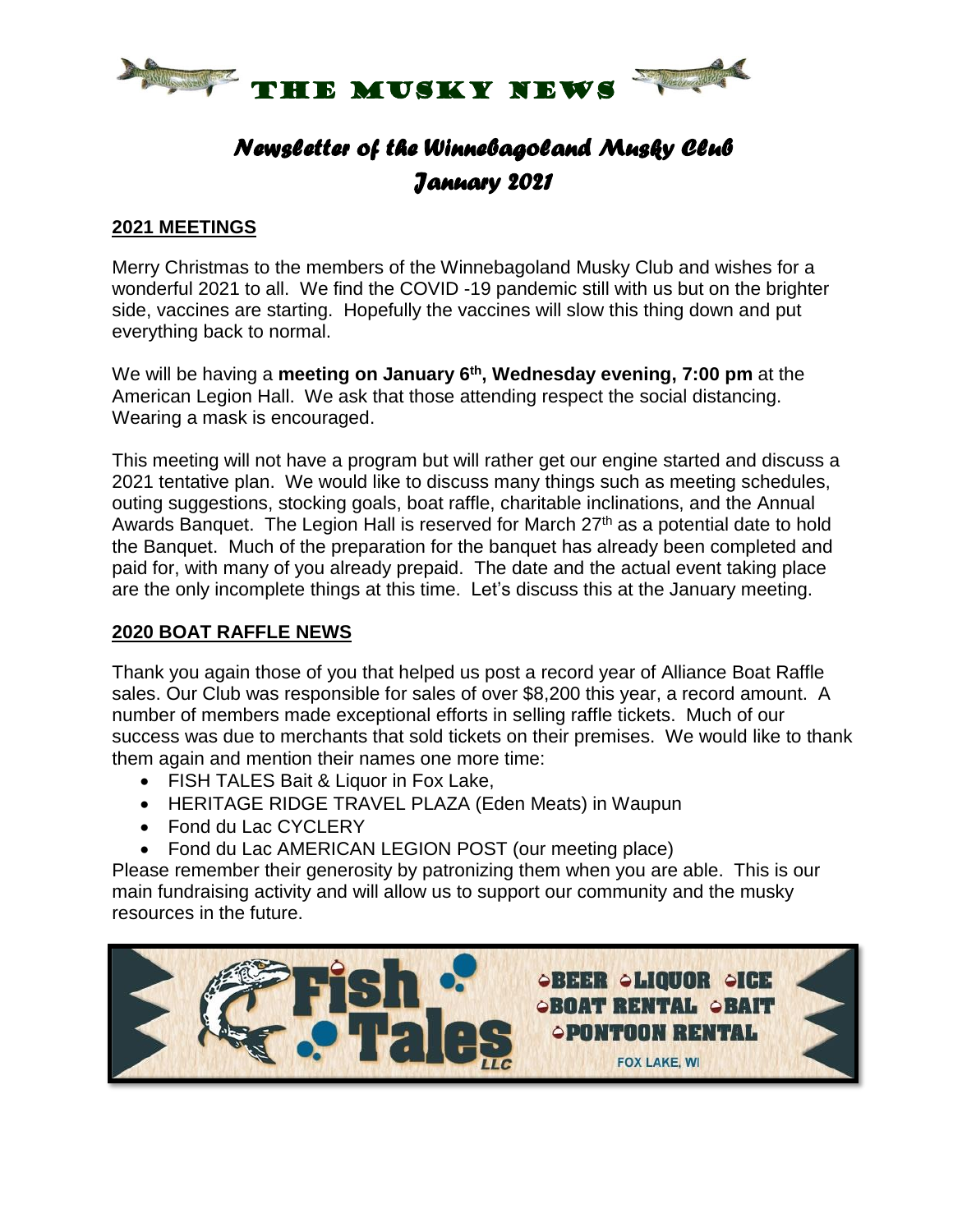

## *Newsletter of the Winnebagoland Musky Club January 2021*



#### **Dues are Due**

As a reminder, 2021 dues are due beginning January 1<sup>st</sup>. No raise in dues, \$20 single and \$25 for a family. The WMC is doing well, and with the pandemic limitations experiencing minor disruptions. Fishing with safety precautions and our desire to support the resource and our community is still there. Don't drop your membership, just keep the faith that this COVID thing goes away soon. Please pay at a meeting or by mail. Our mailing address is:

Winnebagoland Musky Club PO Box 1735 Fond du Lac, WI 54935

Give President Scott Klapperich a call or text with your intent to make this meeting and express your opinion on the items mentioned above (920-948-2283 or [scott\\_klapperich@yahoo.com](mailto:scott_klapperich@yahoo.com) )

The new slate of officers for 2021 is as follows:

- Scott Klapperich, President
- Richard Feustel, Vice President
- Ron Lange, Treasurer
- Beth Maeder, Secretary